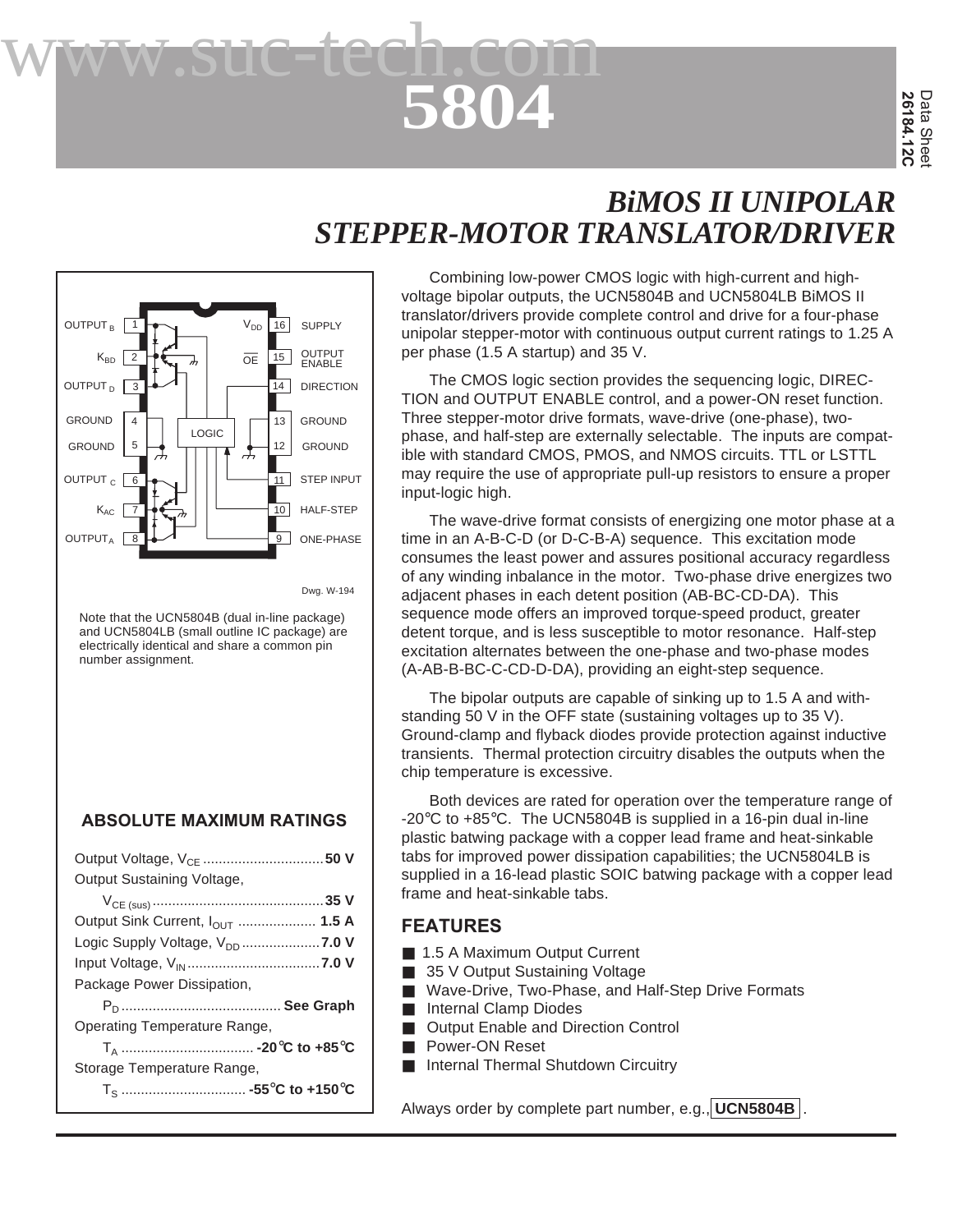**TYPICAL INPUT CIRCUIT**



Dwg. EP-010-5

**TYPICAL OUTPUT DRIVER**



Dwg. EP-021-4



#### **TRUTH TABLE**

| <b>Drive Format</b> | Pin 9 | <b>Pin 10</b> |
|---------------------|-------|---------------|
| Two-Phase           |       |               |
| One-Phase           |       |               |
| Half-Step           |       |               |
| Step-Inhibit        |       |               |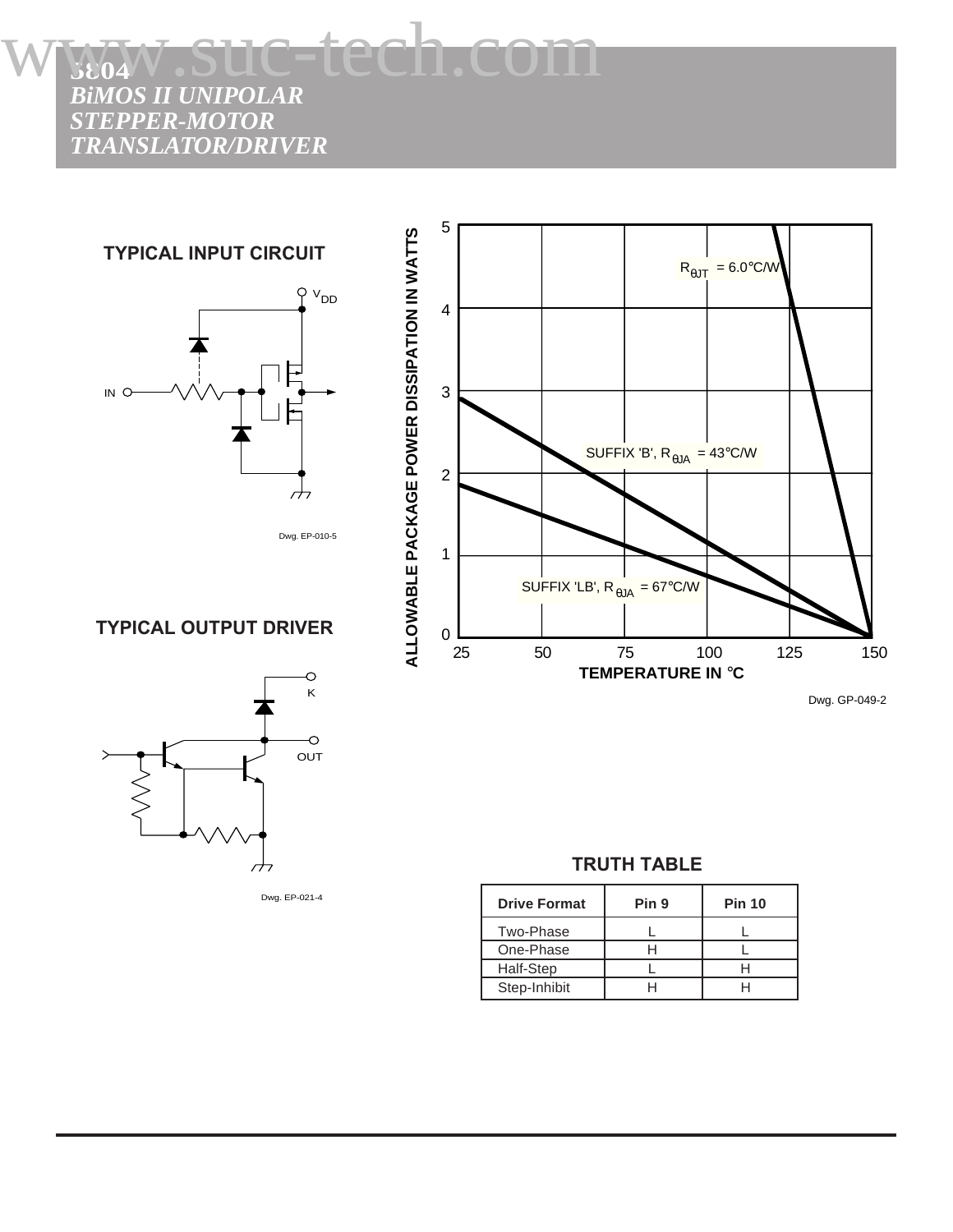#### **ELECTRICAL CHARACTERISTICS at T<sub>A</sub> = 25°C, T<sub>J</sub> ≤ 150°C, V<sub>DD</sub> = 4.5 V to 5.5 V (unless otherwise noted).**

|                                  |                  |                                     | Limits                   |        |                          |              |
|----------------------------------|------------------|-------------------------------------|--------------------------|--------|--------------------------|--------------|
| <b>Characteristic</b>            | Symbol           | <b>Test Conditions</b>              | Min.                     | Typ.   | Max.                     | <b>Units</b> |
| Output Leakage Current           | ICEX             | $V_{\text{OUT}}$ = 50 V             |                          | 10     | 50                       | μA           |
| <b>Output Sustaining Voltage</b> | $V_{CE(sus)}$    | $I_{\text{OUT}}$ = 1.25 A, L = 3 mH | 35                       |        | $\overline{\phantom{0}}$ | $\vee$       |
| <b>Output Saturation Voltage</b> | $V_{CE(SAT)}$    | $I_{OUT} = 700$ mA                  |                          | 1.0    | 1.2                      | $\vee$       |
|                                  |                  | $I_{OUT} = 1 A$                     | $\overline{\phantom{0}}$ | 1.1    | 1.4                      | $\vee$       |
|                                  |                  | $I_{OUT} = 1.25 A$                  |                          | 1.2    | 1.5                      | $\vee$       |
| Clamp Diode Leakage Current      | <sup>I</sup> R   | $V_R = 50 V$                        | —                        | 10     | 50                       | μA           |
| Clamp Diode Forward Voltage      | $V_F$            | $I_F$ = 1.25 A                      | —                        | 1.5    | 3.0                      | $\vee$       |
| Input Current                    | $I_{IN(1)}$      | $V_{IN} = V_{DD}$                   |                          | 0.5    | 5.0                      | μA           |
|                                  | $I_{IN(0)}$      | $V_{IN} = 0.8 V$                    | $\overline{\phantom{0}}$ | $-0.5$ | $-5.0$                   | μA           |
| Input Voltage                    | $V_{IN(1)}$      | $V_{DD} = 5 V$                      | 3.5                      |        | 5.3                      | $\vee$       |
|                                  | $V_{IN(0)}$      |                                     | $-0.3$                   |        | 0.8                      | $\vee$       |
| <b>Supply Current</b>            | $I_{DD}$         | 2 Outputs ON                        | $\overline{\phantom{0}}$ | 20     | 30                       | mA           |
| <b>Turn-Off Delay</b>            | $t_{ON}$         | 50% Step Inputs to 50% Output       |                          |        | 10                       | μs           |
| Turn-On Delay                    | $t_{\text{OFF}}$ | 50% Step Inputs to 50% Output       |                          |        | 10                       | μs           |
| Thermal Shutdown Temperature     | $T_{\rm J}$      |                                     |                          | 165    |                          | $^{\circ}C$  |

#### **TIMING CONDITIONS**



Dwg. W-110A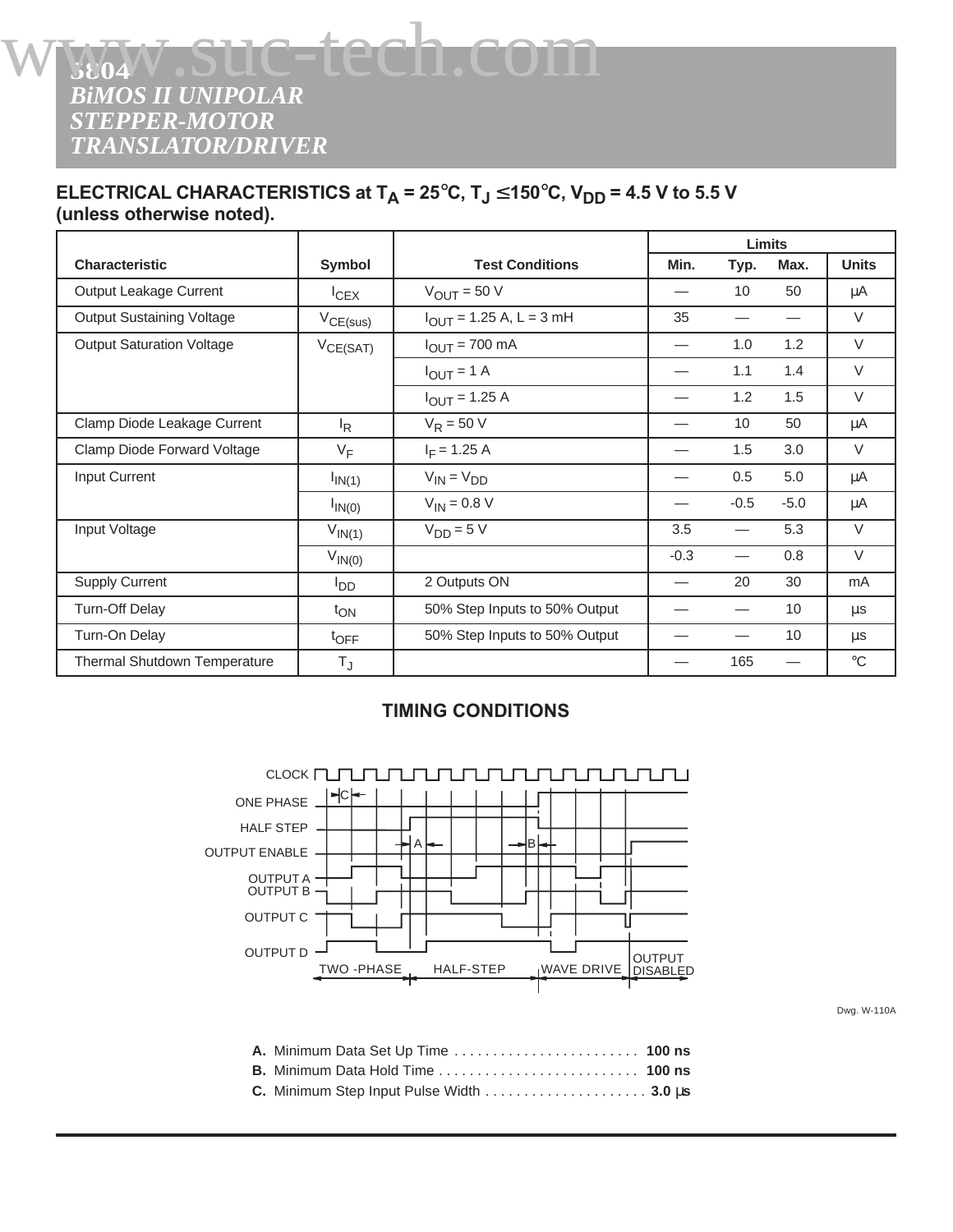#### **APPLICATIONS INFORMATION**

Internal power-ON reset (POR) circuitry resets OUTPUT<sub>A</sub> (and OUTPUT<sub>D</sub> in the twophase drive format) to the ON state with initial application of the logic supply voltage. After reset, the circuit then steps according to the tables.

The outputs will advance one sequence position on the high-to-low transition of the STEP INPUT pulse. Logic levels on the HALF-STEP and ONE-PHASE inputs will determine the drive format (one-phase, twophase, or half-step). The DIRECTION pin determines the rotation sequence of the outputs. Note that the STEP INPUT must be in the low state when changing the state of ONE-PHASE, HALF-STEP, or DIRECTION to prevent erroneous stepping.

All outputs are disabled (OFF) when OUTPUT ENABLE is at a logic high. If the function is not required, OUTPUT ENABLE should be tied low. In that condition, all outputs depend only on the state of the step logic.

During normal commutation of a unipolar stepper motor, mutual coupling between the motor windings can force the outputs of the UCN5804B below ground. This condition will cause forward biasing of the collector-tosubstrate junction and source current from the output. For many L/R applications, this substrate current is high enough to adversely affect the logic circuitry and cause misstepping. External series diodes (Schottky are recommended for increased efficiency at lowvoltage operation) will prevent substrate current from being sourced through the outputs. Alternatively, external ground clamp diodes will provide a preferred current path from ground when the outputs are pulled below ground.

Internal thermal protection circuitry disables all outputs when the junction temperature reaches approximately 165°C. The outputs are enabled again when the junction cools down to approximately 145°C.

#### **WAVE-DRIVE SEQUENCE**

| Half Step = L, One Phase = H |            |            |            |            |
|------------------------------|------------|------------|------------|------------|
| <b>Step</b>                  | C<br>в     |            |            |            |
| <b>POR</b>                   | <b>ON</b>  | <b>OFF</b> | <b>OFF</b> | <b>OFF</b> |
|                              | <b>ON</b>  | <b>OFF</b> | <b>OFF</b> | <b>OFF</b> |
| 2                            | <b>OFF</b> | ON         | <b>OFF</b> | <b>OFF</b> |
| 3                            | <b>OFF</b> | <b>OFF</b> | ON         | <b>OFF</b> |
|                              | <b>OFF</b> | <b>OFF</b> | <b>OFF</b> | ON         |

#### **TWO-PHASE DRIVE SEQUENCE**

| Half Step = $L$ , One Phase = $L$ |            |            |            |            |
|-----------------------------------|------------|------------|------------|------------|
| <b>Step</b>                       |            | в          | C          |            |
| <b>POR</b>                        | ON         | <b>OFF</b> | <b>OFF</b> | ON         |
|                                   | ON         | <b>OFF</b> | <b>OFF</b> | ON         |
| 2                                 | ON         | <b>ON</b>  | <b>OFF</b> | <b>OFF</b> |
| 3                                 | <b>OFF</b> | ON         | ON         | <b>OFF</b> |
|                                   | <b>OFF</b> | <b>OFF</b> | ΟN         | ΟN         |

#### **HALF-STEP DRIVE SEQUENCE**

| Half Step = H, One Phase = $L$ |     |           |            |            |  |
|--------------------------------|-----|-----------|------------|------------|--|
| <b>Step</b>                    | А   | в         | C          | D          |  |
| <b>POR</b>                     | ON  | OFF       | <b>OFF</b> | <b>OFF</b> |  |
|                                | ON  | OFF       | <b>OFF</b> | <b>OFF</b> |  |
| 2                              | ON  | ON        | <b>OFF</b> | <b>OFF</b> |  |
| 3                              | OFF | <b>ON</b> | <b>OFF</b> | <b>OFF</b> |  |
| 4                              | OFF | ON        | ON         | <b>OFF</b> |  |
| 5                              | OFF | OFF       | ON         | OFF        |  |
| 6                              | OFF | OFF       | ON         | ON         |  |
| 7                              | OFF | OFF       | <b>OFF</b> | ON         |  |
| 8                              | ON  | OFF       | OFF        | ON         |  |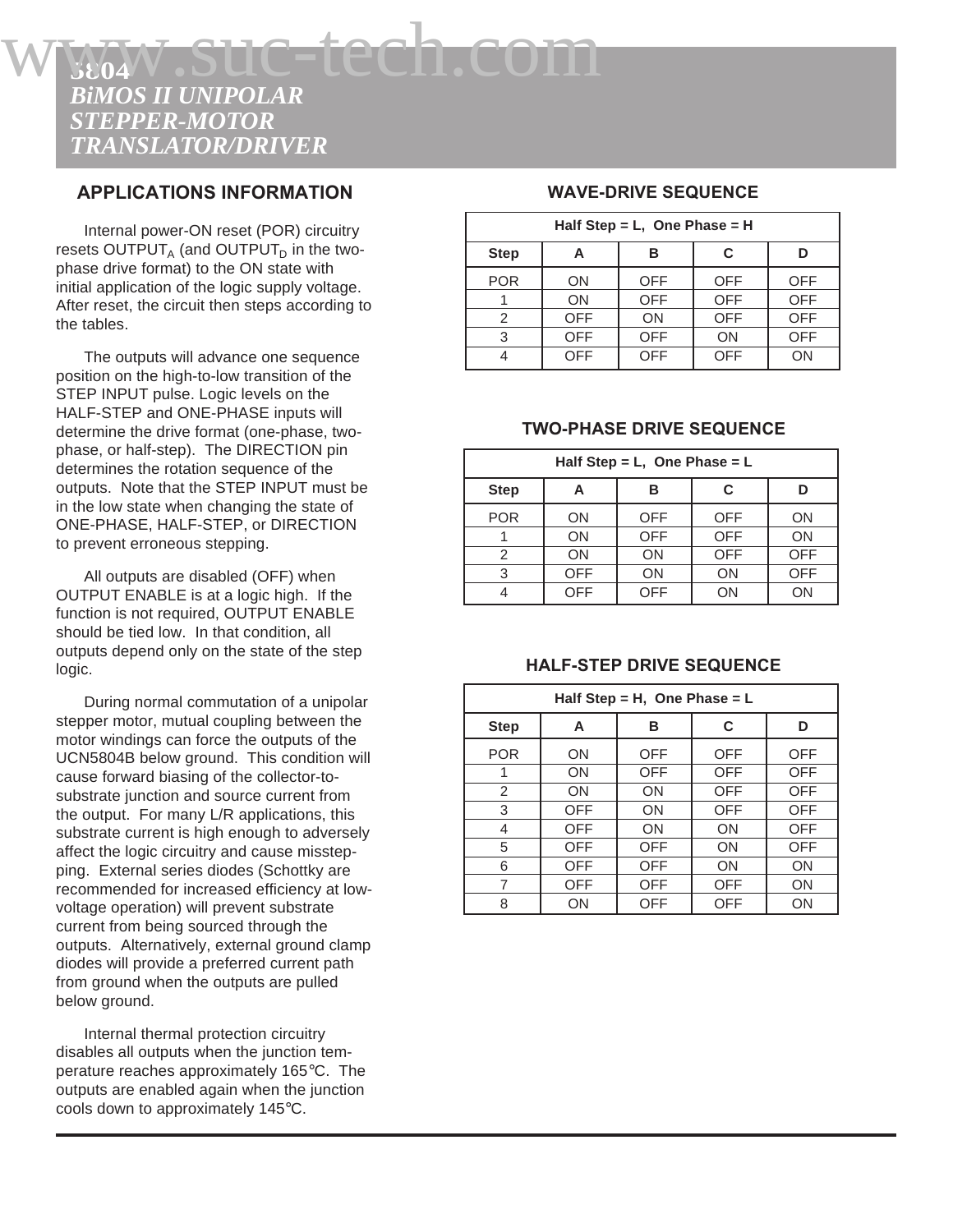**TYPICAL APPLICATION** L/R Stepper-Motor Drive



OR

 $\overline{\mathsf{OE}}$ 15 2 14 3 13 4 LOGIC 5 12 I 11 6  $10$ 7  $\begin{array}{c} 8 \rightarrow \rightarrow \end{array}$ 

Dwg. EP-029A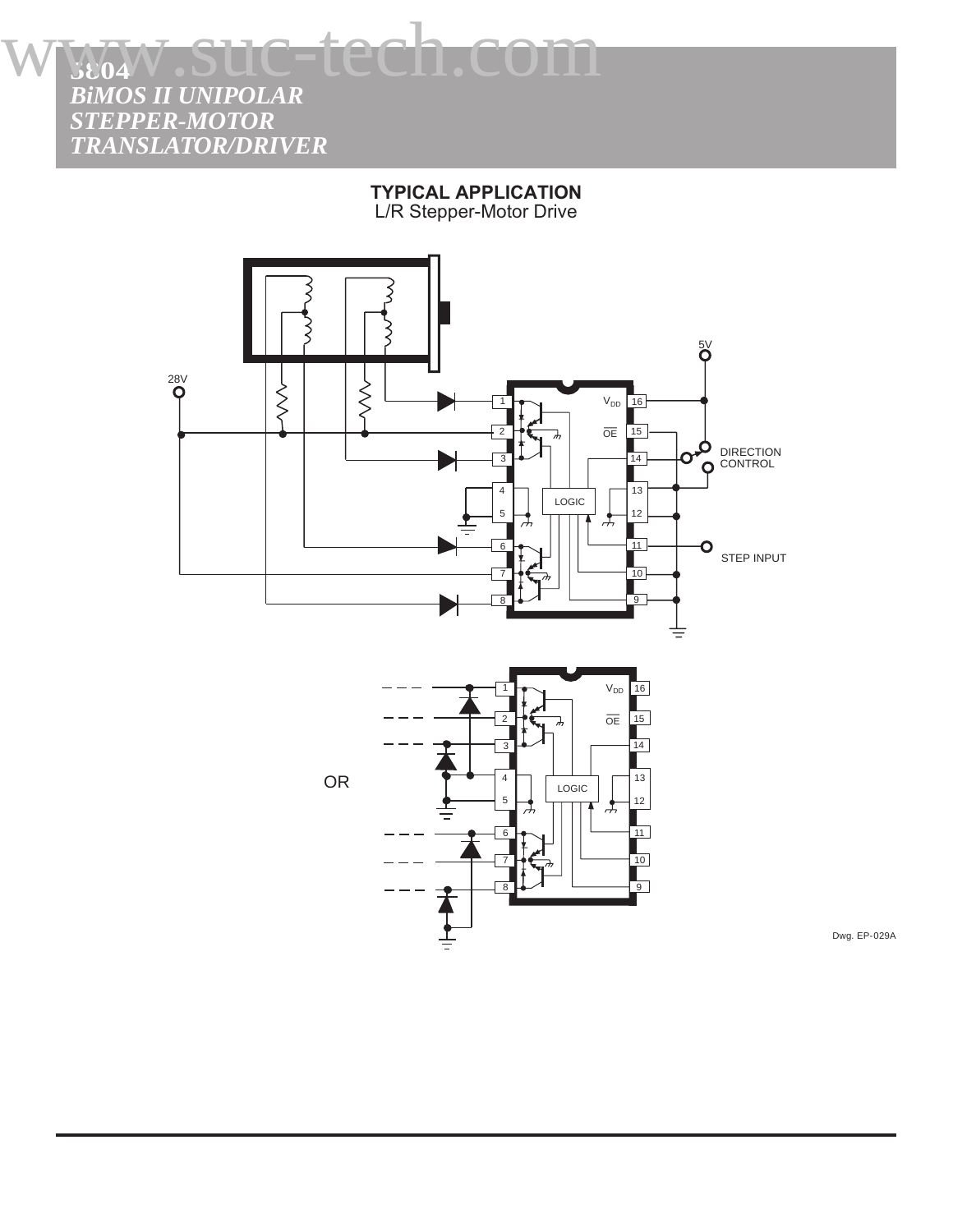www.suc-tech.com

*BiMOS II UNIPOLAR STEPPER-MOTOR TRANSLATOR/DRIVER*

**5804**

**UCN5804B Dimensions in Inches** (controlling dimensions)



**Dimensions in Millimeters** (for reference only)



NOTES: 1. Exact body and lead configuration at vendor's option within limits shown. 2. Lead spacing tolerance is non-cumulative

- 3. Lead thickness is measured at seating plane or below.
- 4. Webbed lead frame. Leads 4, 5, 12, and 13 are internally one piece.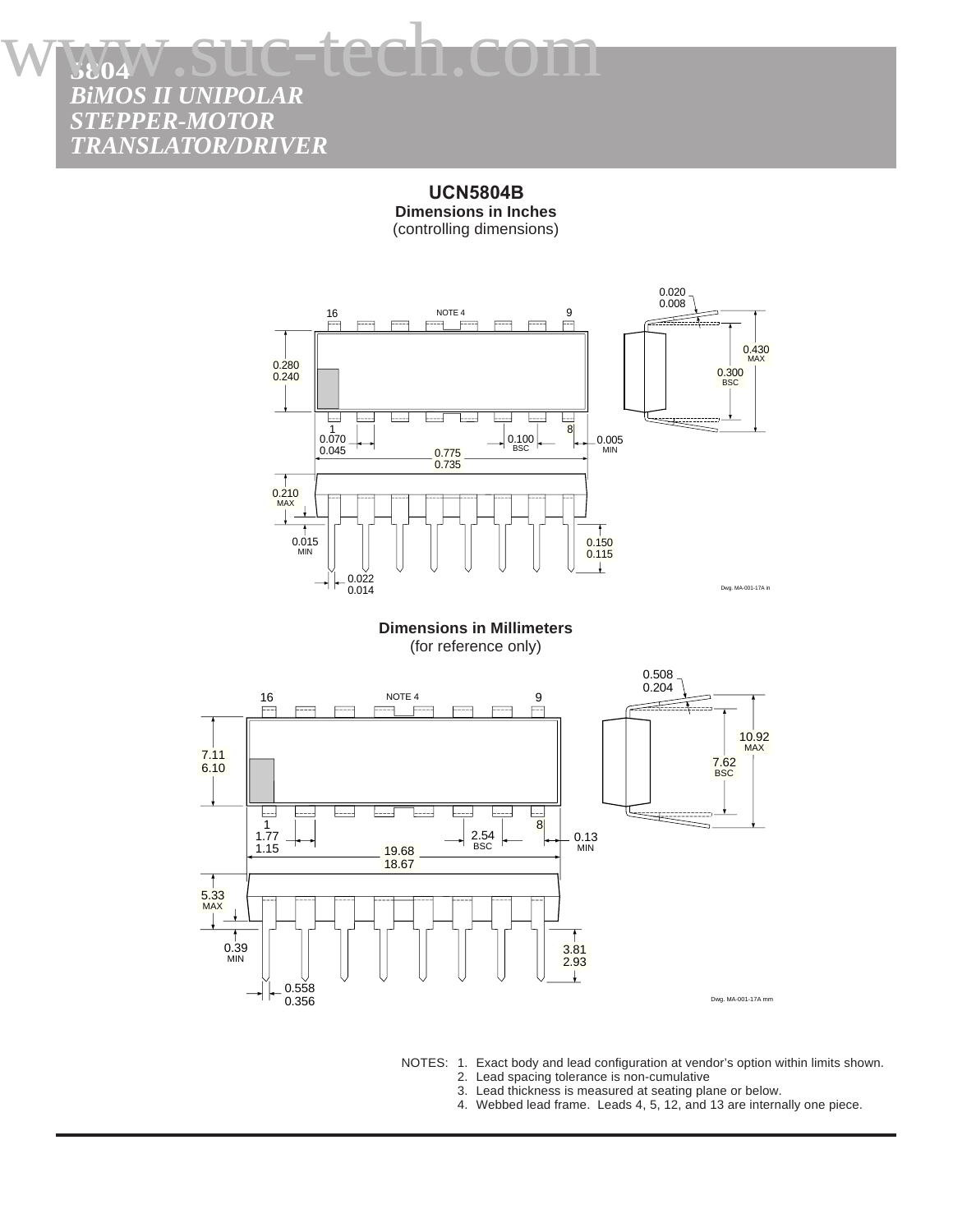www.suc-tech.com

*BiMOS II UNIPOLAR STEPPER-MOTOR TRANSLATOR/DRIVER*

**5804**



4. Webbed lead frame. Leads 4, 5, 12, and 13 are internally one piece.